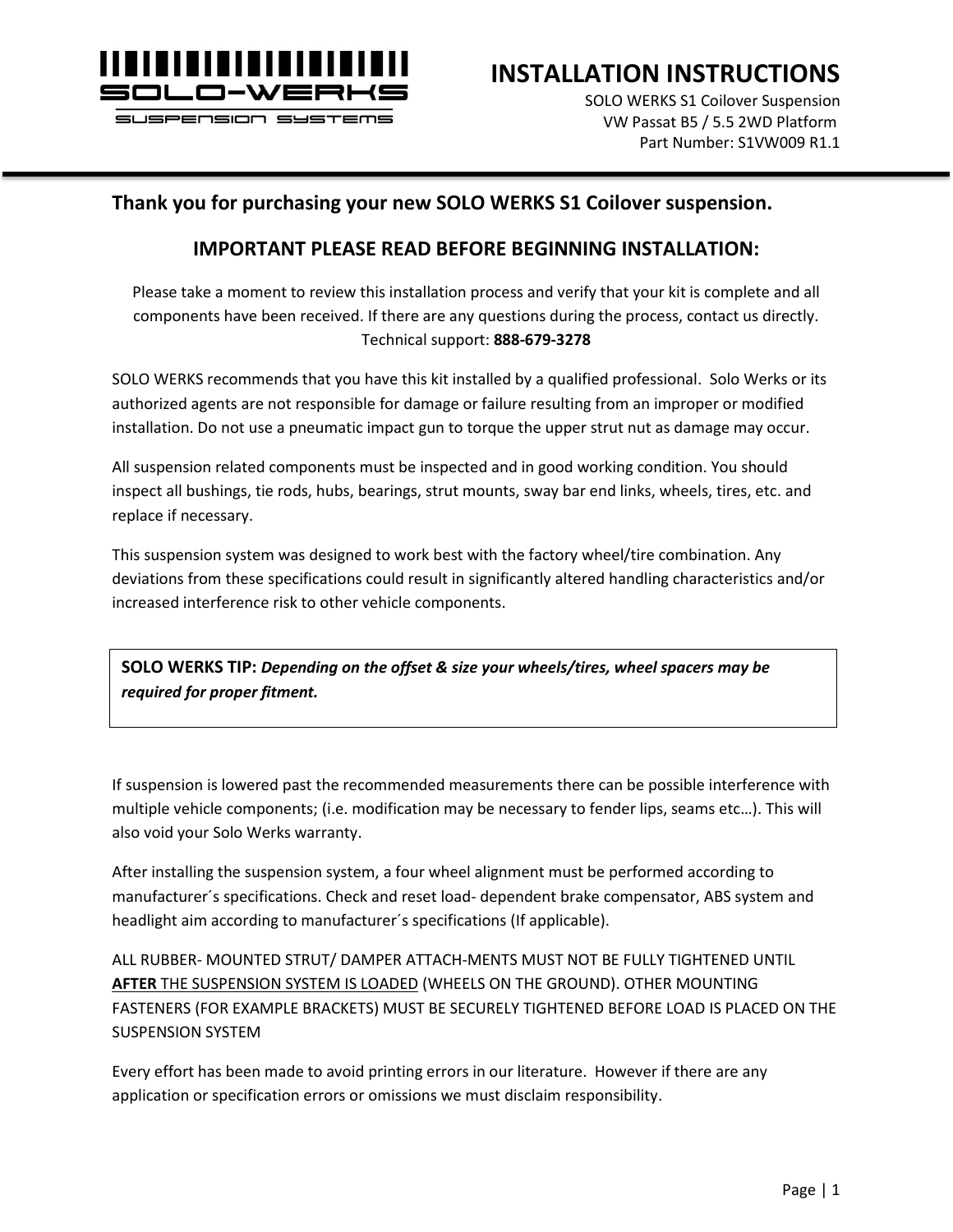

# **INSTALLATION INSTRUCTIONS**

SOLO WERKS S1 Coilover Suspension VW Passat B5 / 5.5 2WD Platform Part Number: S1VW009 R1.1

#### **Original Suspension Removal- Front:**

**SOLO WERKS TIP:** *Disconnect Headlight level sensor on control arm (if equipped) before any other steps are taken. Disregard for this step could result in damage to sensor link.*

- 1. Support Lower Control Arm/Spindle with floor jack
- 2. Remove any lines/hoses from original suspension strut mounts
- 3. Remove OEM sway bar endlink from lower control arm
- 4. Disconnect tie rod end from steering knuckle
- 5. Disconnect upper control arms from steering knuckle
- 6. Remove three upper strut housing bolts that attach strut to the chassis
- 7. Remove Lower strut bolt/nut from lower control arm
- 8. While pushing down on the suspension you will now be able to remove the OEM strut as an assembly (strut housing, spring, upper strut mount, upper control arms)

**NOTE:** If you are using your existing upper strut mount, control arms (Fig 1 #2) you must remove these items from the strut assembly. These items are under extreme pressure from the front spring and must be removed using an appropriate spring compressor to relieve the pressure. Follow the directions given by the manufacturer of the Spring Compressor to safely remove the spring and disassemble the Strut Assembly.

**SOLO WERKS TIP:** *OEM suspension components such as strut mounts bearings, control arms, etc. are a consumable/wear item and are a known fail point on this chassis. Solo Werks recommends using new mounts with new OEM Bearings and leaving your original suspension as an assembly. These parts are available from your Solo Werks Dealer or your local VW/Audi parts dealer.*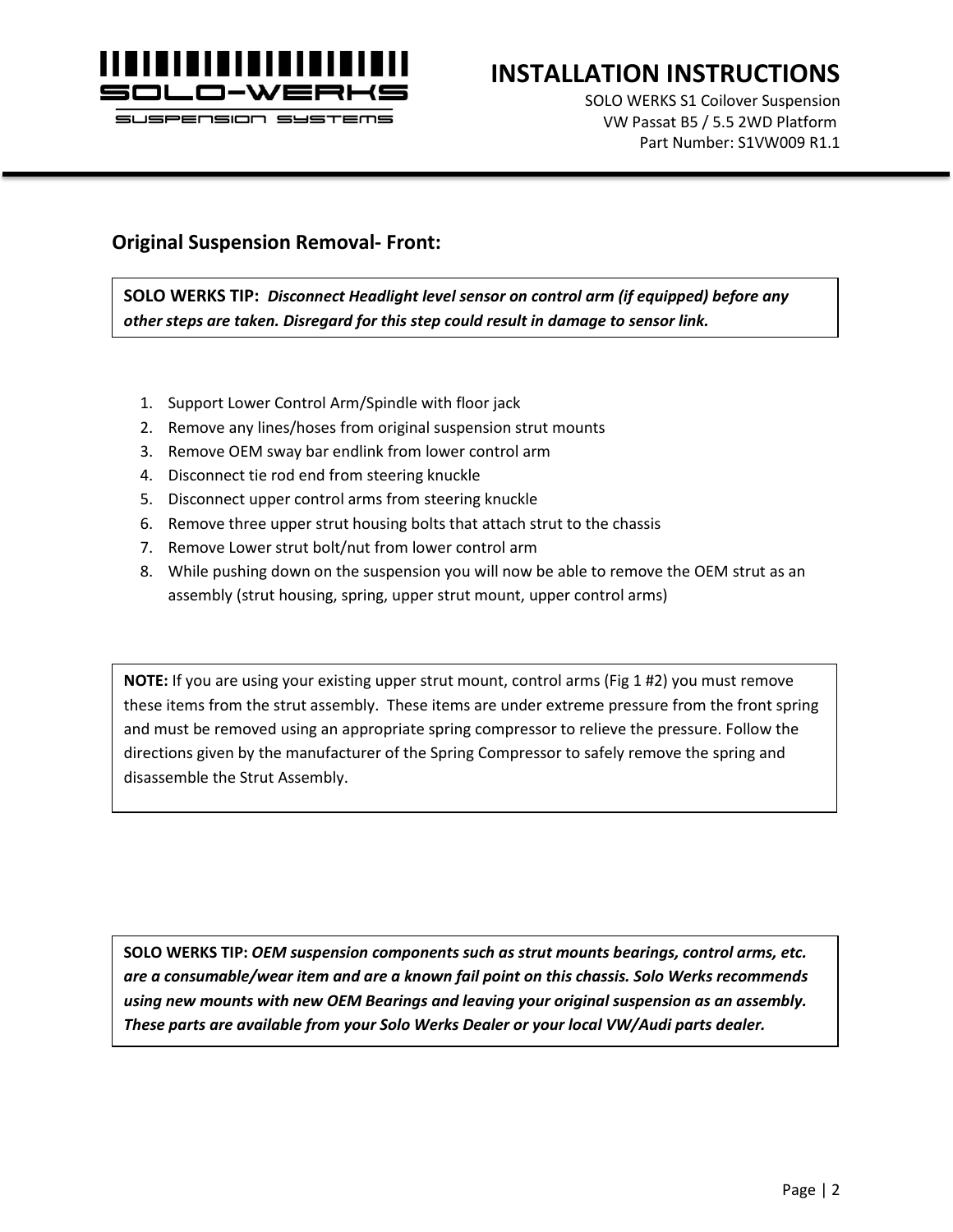

SOLO WERKS S1 Coilover Suspension VW Passat B5 / 5.5 2WD Platform Part Number: S1VW009 R1.1

### **Solo Werks Coilover Pre Assembly – Priming the Dampers**



**SOLO WERKS TIP:** *As the suspension is shipped and stored in a horizontal position, it is advisable*  to exercise or Prime the shock absorber before you install them to ensure that the internal *contents are in the correct chambers. Therefore we advise that before you assemble the front coilover shock absorber, take a moment to purge the shock absorber.* 

*To do this, one side at a time remove the following from one of the front Coilover Assemblies (if equipped):*

- *Two Upper fasteners (lock nut and securing nut)*
- *Upper Spring Perch*
- *Main Spring*
- *Spring Isolator*
- *Helper Spring*

*You will then be left with the coilover strut with the bumpstop and vent disc on the shaft. Pull the bumpstop up to the top of the chrome shock shaft, just before the threaded portion.* 

*With the shock upright (as it would be installed in the vehicle) compress the shock shaft until the bump stop touches the shock housing, and then pull to extend the shock shaft back to full extension.*

 *Repeat 3-5 time minimums. You will notice the shock forces getting progressively harder each time. Once they feel consistent each way, you are ready to install.*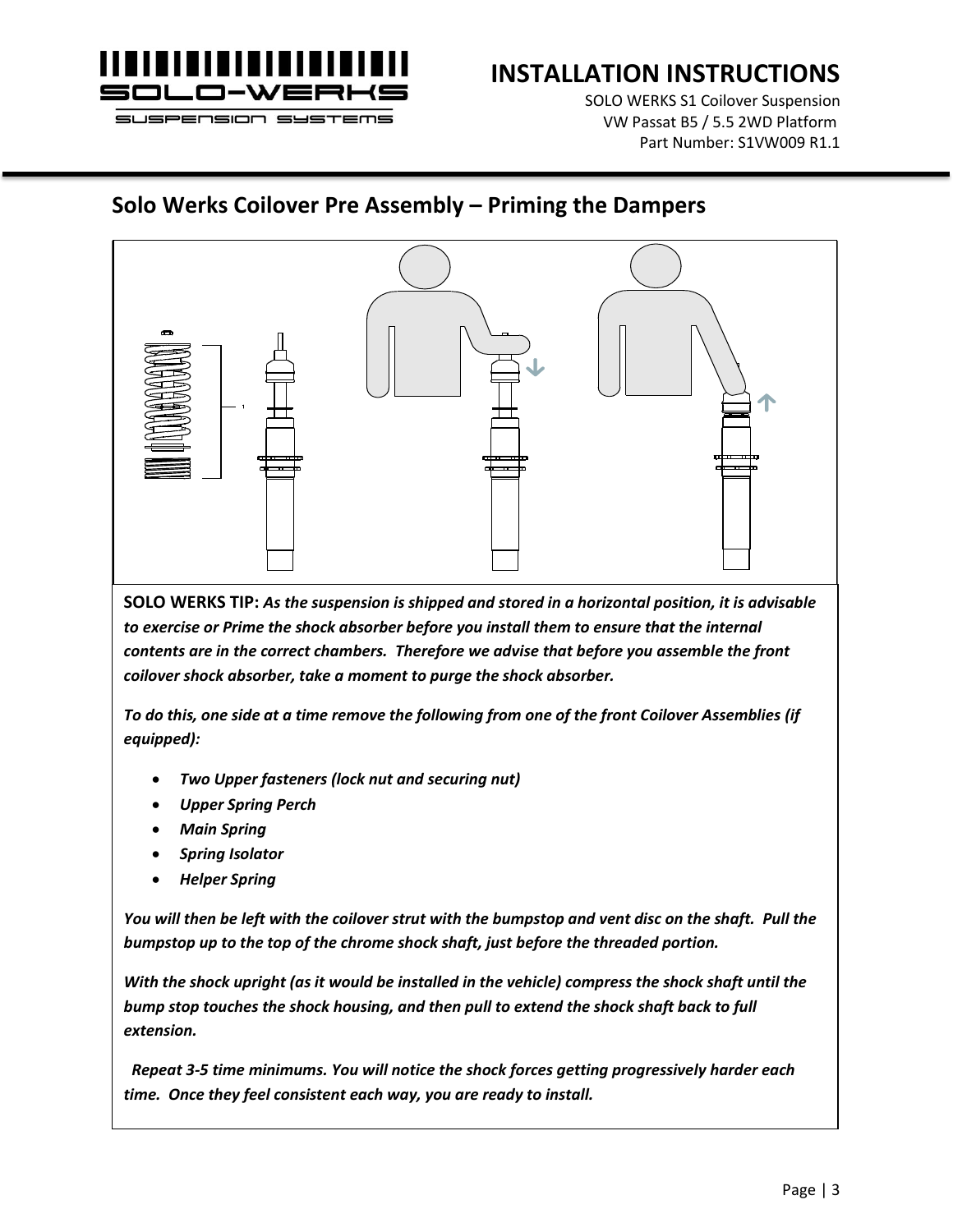

**Fig. 1 Front**

# **INSTALLATION INSTRUCTIONS**

5

SOLO WERKS S1 Coilover Suspension VW Passat B5 / 5.5 2WD Platform Part Number: S1VW009 R1.1

| Ħ  | <b>Description</b>        | <b>Part Number</b> |  |  |
|----|---------------------------|--------------------|--|--|
| 1  | <b>Top Nut Nyloc</b>      |                    |  |  |
| 2  | <b>Oem Upper Mount</b>    | 4D0412377F         |  |  |
| 3  | <b>Elastomer Bumpstop</b> | S1-0004            |  |  |
| 4  | Damper Shaft              |                    |  |  |
| 5  | <b>Vent Disc</b>          |                    |  |  |
| 6  | <b>Spring Assembly</b>    | <b>See Below</b>   |  |  |
| 7  | <b>Lower Spring Perch</b> | S1VW009-06         |  |  |
| 8  | <b>Lock Ring</b>          | S1VW009-06         |  |  |
| 9  | <b>Damper Housing</b>     | S1VW009-01         |  |  |
| 10 | <b>Lower Strut mount</b>  |                    |  |  |
|    | <b>Main Spring</b>        |                    |  |  |
|    | <b>Spring Isolator</b>    | S1VW009-04         |  |  |
|    | <b>Helper Spring</b>      | S1VW009-05         |  |  |

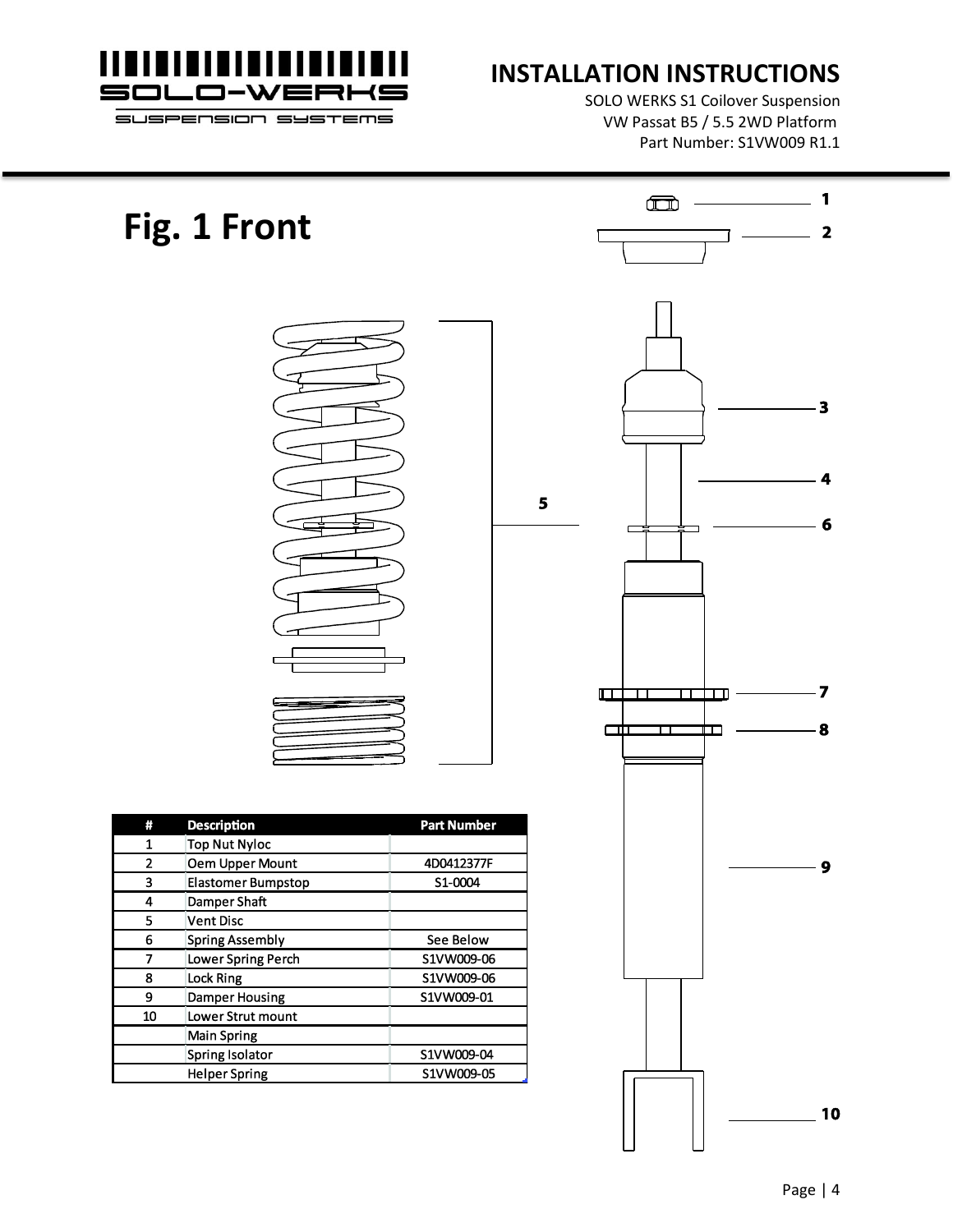

SOLO WERKS S1 Coilover Suspension VW Passat B5 / 5.5 2WD Platform Part Number: S1VW009 R1.1

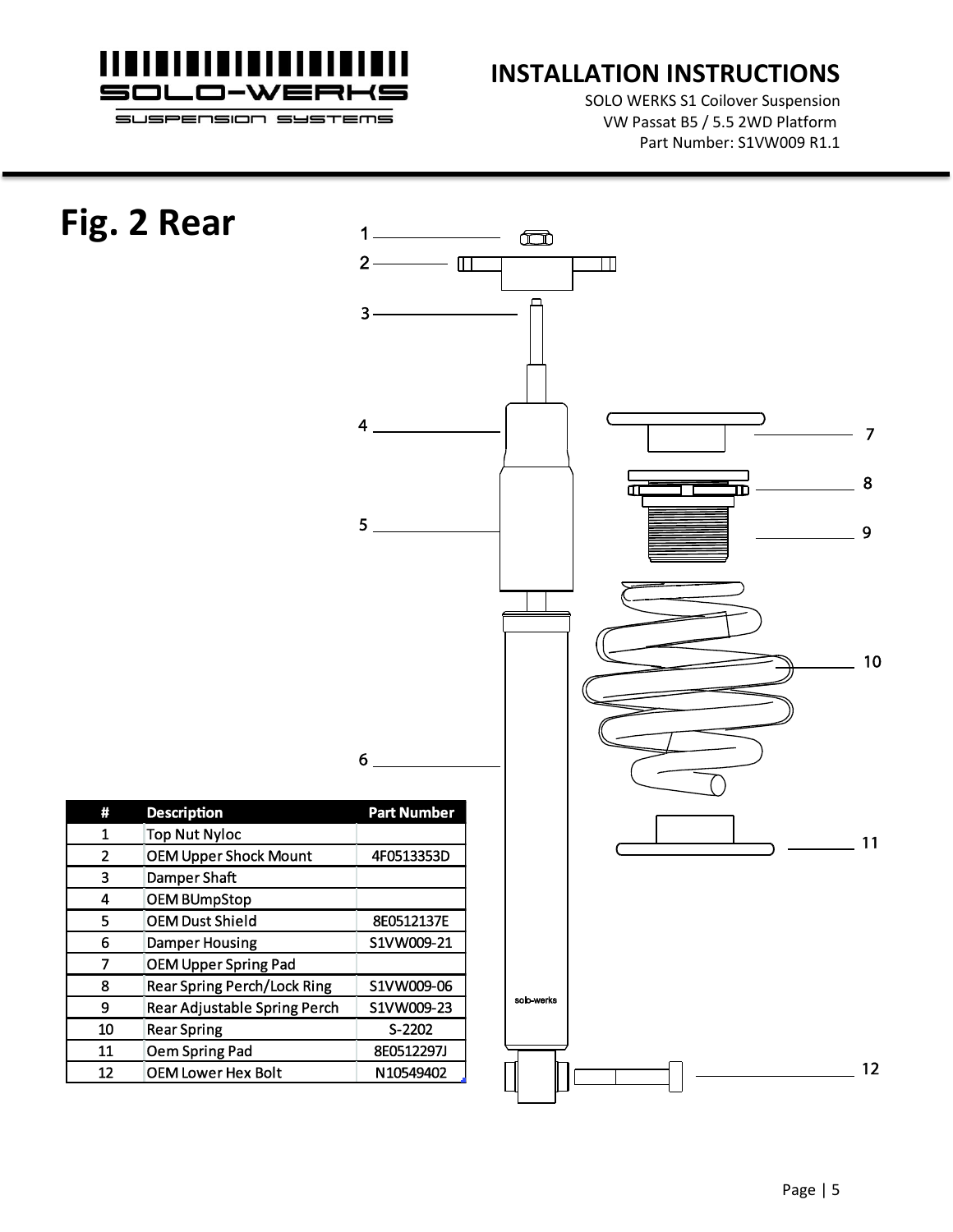

### **INSTALLATION INSTRUCTIONS**

SOLO WERKS S1 Coilover Suspension VW Passat B5 / 5.5 2WD Platform Part Number: S1VW009 R1.1

#### **Solo Werks Coilover Assembly and Installation – Front:**

- *1. Work In the OEM Upper Bearings - Rotate the bearing a few times to break it in*
	- *a. We have found that brand new or even existing bearings can get stuck as they have a very limited rotation when installed*
	- *b. If they are stuck or too hard to move, they will not allow the assembly to rotate as it should and will create a spring bind that will produce a "boing" or "clang" sound of the springs recoiling*

Assemble the coilover assembly with the OEM Strut Mount using the provided hardware as in the diagram Fig.1

- a. Top nut should be torqued to 44 ft-lbs. (Fig. 1 #1)
- b. Once assembled, we recommend starting the main perch at 25mm (1") of thread remaining below the main perch/spring seat using the included spanner wrench – actual vehicle height will be set later in the process. (Fig.1 # 7&8)

NOTE: Use of an anti-corrosion spray such as the Boeshield T-9 on the threads & main perch/spring seat at this point (Fig.1 # 7&8) can make the adjustment process much easier and will add an extra layer of protection. Boeshield T-9 is available from your Solo Werks dealer.

- 2. Insert strut assembly into vehicle
	- a. Reinstall three upper strut mount bolts but do not tighten at this time.
- 3. NOTE: Before proceeding with the next step, inspect the lower control arm is clean and free of debris (rust/dirt etc. (Fig.1 #10) before installation of the new strut assembly.
- 4. Raise suspension and reinstall bottom strut mount bolt into lower control arm
	- a. Do not torque at this time (Fig.1 #10)
- 5. Reinstall upper control arms into steering knuckle
- 6. Reinstall tie rod end into steering arm
- 7. Reinstall sway bar endlink to lower control arm and torque to 30 ft.-lbs.
- 8. Reconnect any lines/hoses or headlight sensors
- 9. Once vehicle is placed back on the ground under its own weight, Torque upper strut mount bolts to 50 ft-lbs and bottom strut bolt to 66 ft-lbs.
- 10. Make sure all attaching bolts are torqued properly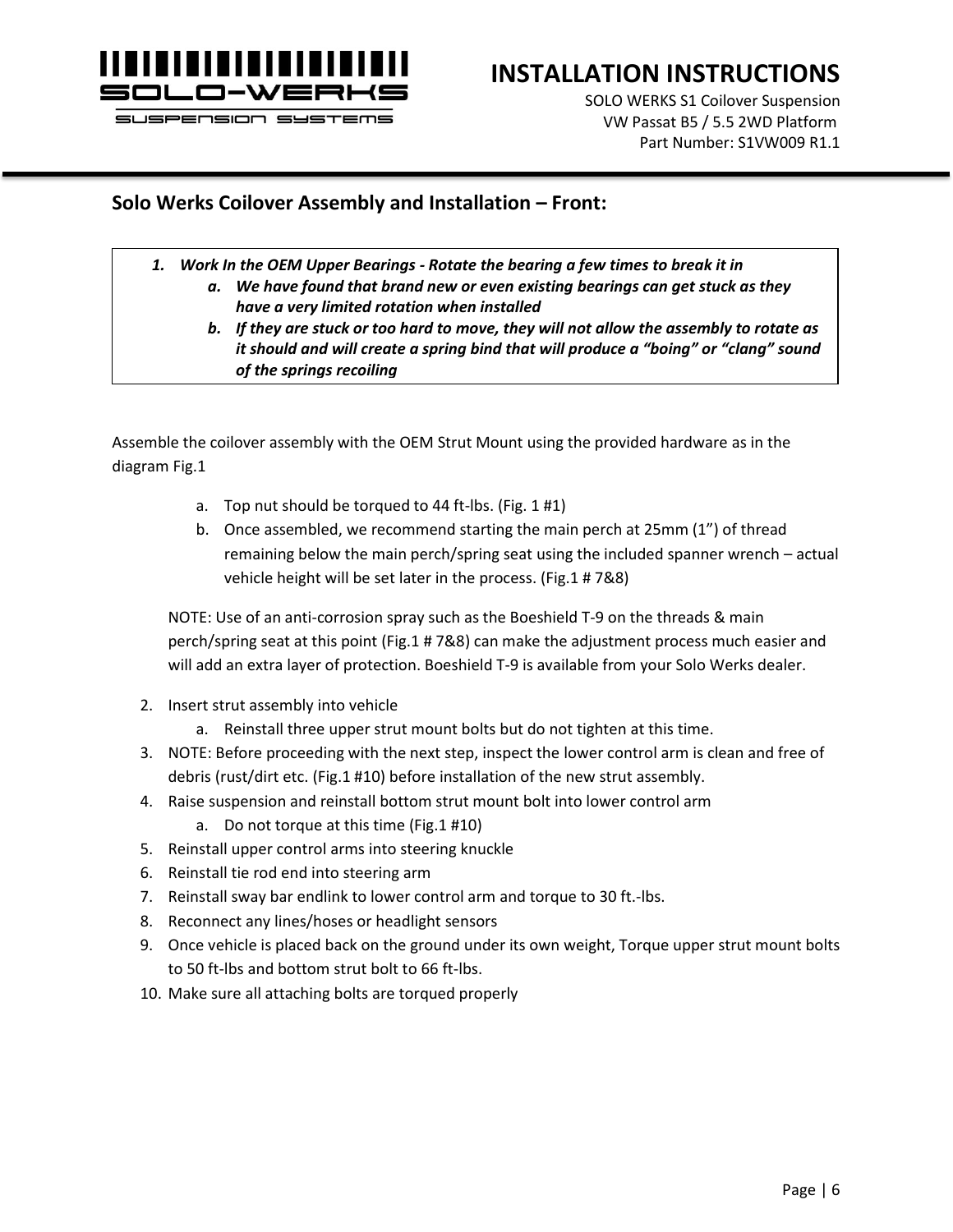

### **INSTALLATION INSTRUCTIONS**

SOLO WERKS S1 Coilover Suspension VW Passat B5 / 5.5 2WD Platform Part Number: S1VW009 R1.1

#### **Original Suspension Removal- Rear:**

**SOLO WERKS TIP:** *Disconnect Headlight level sensor from lower control arm before any other steps are taken. Disregard for this step could result in damage to sensor link.*

- 1. While Supporting lower trailing arm/axle in the compressed position (loaded as if it is on the ground)
- 2. Remove (2) upper shock bolts holding upper shock mount (Fig.2 #2)
- 3. Remove lower shock bolt and remove shock from vehicle (Fig.2 #12)
- 4. Slowly lower rear trailing arm/axle to remove the pressure on the rear springs
- 5. Remove rear spring and OEM spring pads
- 6. Remove oem upper shock mount and dust boot/bumpstop assembly (To be reused)
- 7. Make note of orientation of OEM parts to be reinstalled later. (Fig.2 #2,4,5)

#### **Solo Werks Coilover Assembly and Installation – Rear:**

The Rear of this platform is a combination of a rear lowering spring & adjustable spring perch and specially matched shock absorber. The shock absorber does not need to be adjusted in any way to change the ride height.

**SOLO WORKS TIP:** *Just like the front struts, it is advisable to Prime the rear shocks as well. To purge the rear shocks: Refer to procedure on page 3.*

In the vertical position (as it would be installed in the vehicle):

- 1. Extend the shock rod to its full extent
- 2. Compress until 1" of the chrome shock rod is visible outside of the shock housing
- 3. Repeat 3-5 times or until the strokes feel consistent.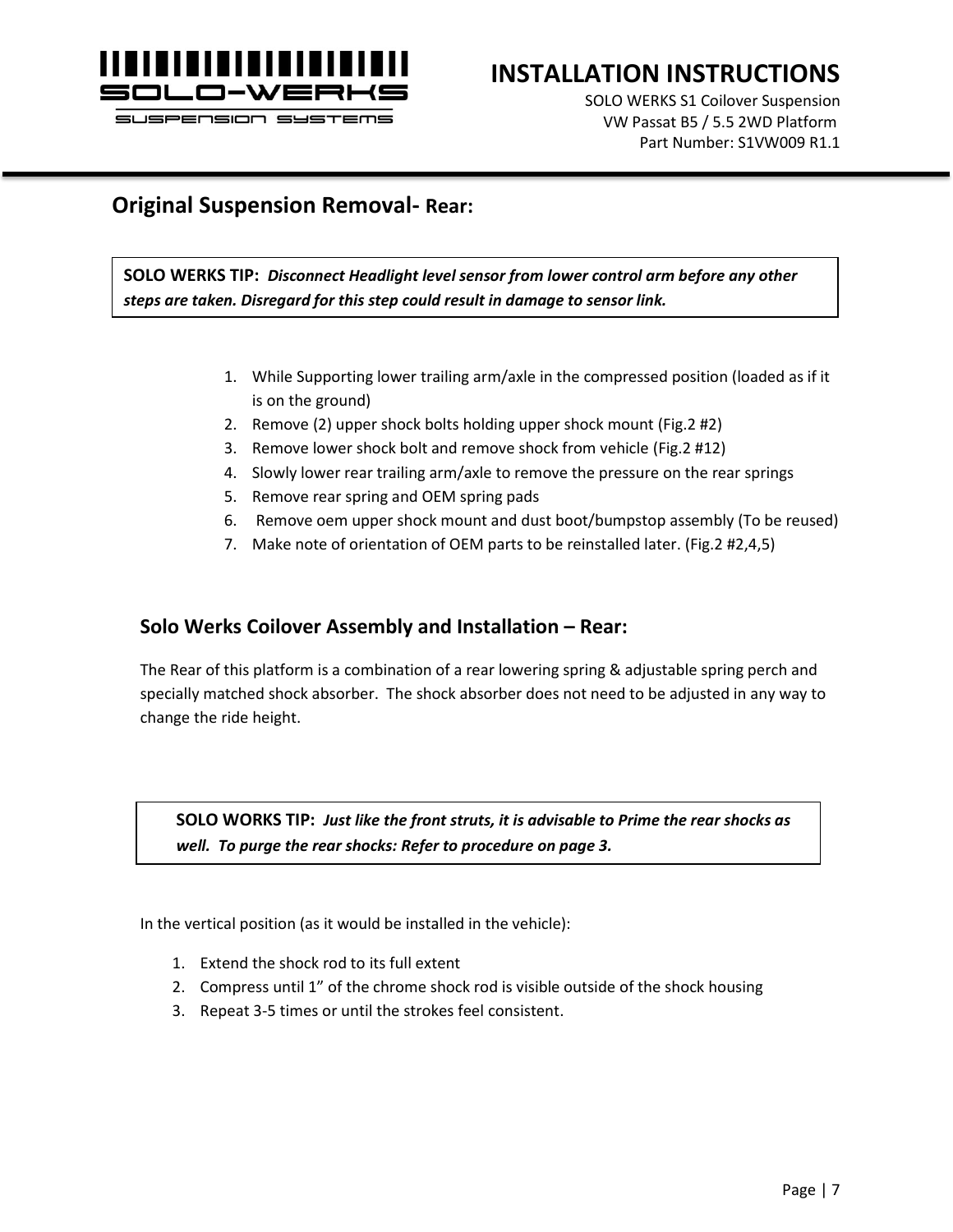

# **INSTALLATION INSTRUCTIONS**

SOLO WERKS S1 Coilover Suspension VW Passat B5 / 5.5 2WD Platform Part Number: S1VW009 R1.1

#### **Solo Werks Coilover Assembly and Installation – Rear con't.**

- 1. Remove both upper and lower factory spring pads from the vehicle, and ensure that both areas are clean and free of any dirt or debris. *Note: Both spring pads will be reused*
- 2. Reinstall the OEM lower spring pad (Fig.2 #11) and place the spring into the lower control arm/axle and clock the end of the wind into the indentation on the OEM lower spring pad.
	- a. This is the end with the closer winds of the spring not the end with the spring wire ground flat
- 3. Reinstall OEM upper spring pad (Fig.2 #7) and place the perch into the top of the spring and align with chassis.
	- a. You may need to raise the rear axle to keep the assembly in place.
- 4. Before assembling the dust shield, bumpstop and upper shock mount to the new Solo-Werks rear shock it is recommended to trim 1.5" off of the end of the OEM bumpstop to allow for ample travel.
- 5. Assemble Solo-Werks rear shock (Fig.2) reusing OEM upper shock mount, Bump stop and Dust shield. Torque shock shaft nut (Fig.2 #1) to 18 ft-lbs.
- 6. Place shock into vehicle and reinstall two upper shock mount bolts and torque to 26 ft-lbs.
- 7. Re install the lower bolt / lock washer / washer assembly through the opening in the bottom of the control arm/axle.
	- a. Do not torque lower shock bolts until vehicle is back on the ground and all weight is on vehicle.
	- b. Torque lower shock bolts to 90 ft-lbs.
- 8. Repeat on the other side.
- 9. Make sure all attaching bolts are torqued properly
- 10. Adjust final height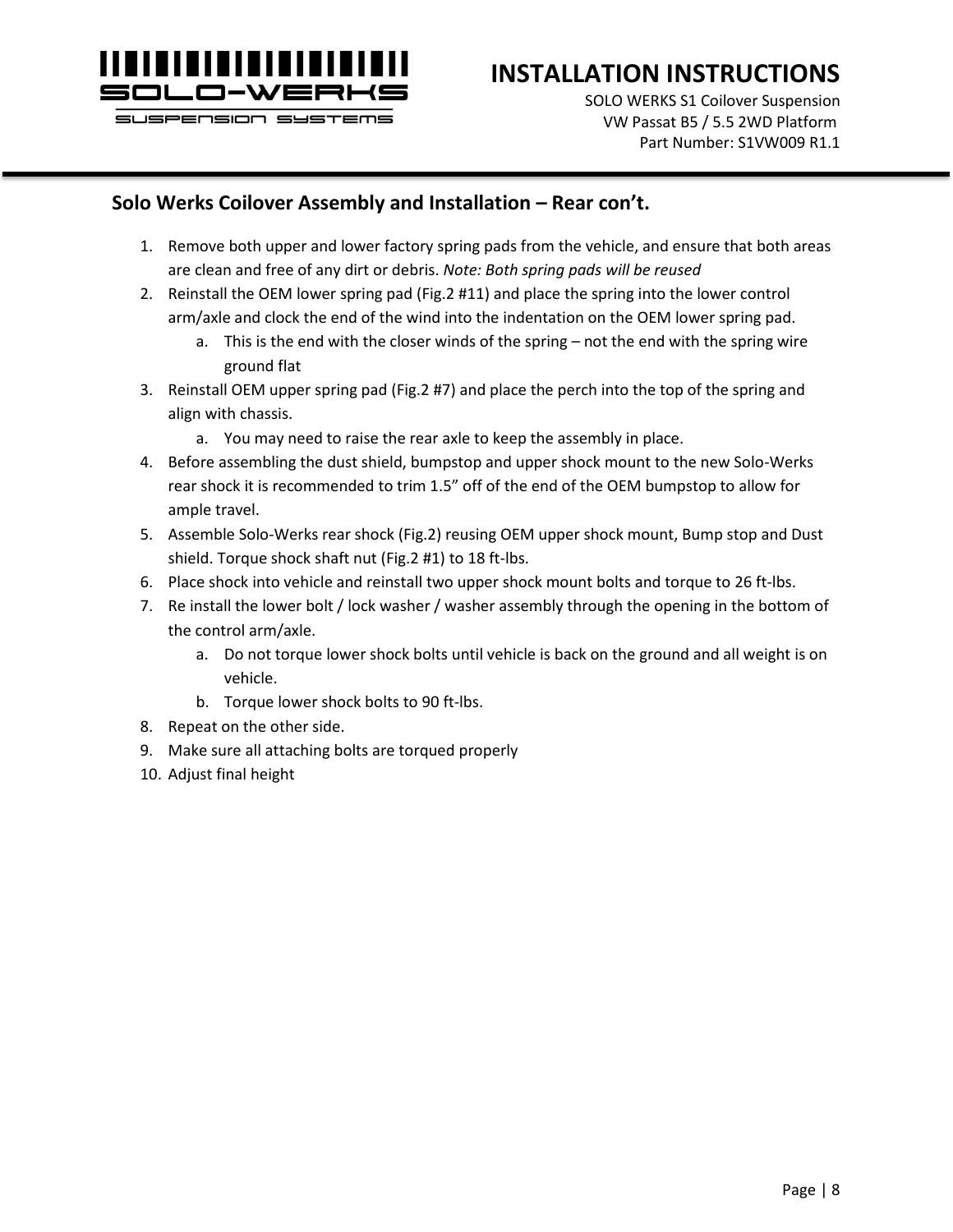

SOLO WERKS S1 Coilover Suspension VW Passat B5 / 5.5 2WD Platform Part Number: S1VW009 R1.1

## **Solo Werks Coilover Final Details – Heights & Working Ranges**



|                                                                             |                                                                   |  | <b>Lowering Range</b> |                 |               |  |               |      |
|-----------------------------------------------------------------------------|-------------------------------------------------------------------|--|-----------------------|-----------------|---------------|--|---------------|------|
|                                                                             |                                                                   |  | in Mm                 | in Inch         |               |  |               |      |
| Model                                                                       |                                                                   |  | Year                  | Front           | Rear          |  | Front         | Rear |
| 96'-05'<br><b>B5/5.5 Passat</b>                                             |                                                                   |  |                       | 40-70mm 40-70mm | $1.6" - 2.8"$ |  | $1.6" - 2.8"$ |      |
| <b>Front Measurement</b>                                                    |                                                                   |  |                       |                 |               |  |               |      |
|                                                                             | Max low mm Max low Inch Max high mm Max high Inch OEM mm OEM Inch |  |                       |                 |               |  |               |      |
| 320                                                                         | 12.5"                                                             |  |                       | 350             | 13 3/4"       |  | 390           | 15"  |
| <b>Rear Measurement</b>                                                     |                                                                   |  |                       |                 |               |  |               |      |
| Max low mm   Max low Inch   Max high mm   Max high Inch   OEM mm   OEM Inch |                                                                   |  |                       |                 |               |  |               |      |
| 320                                                                         | 12.5"                                                             |  |                       | 345             | 13.6"         |  | 380           | 15"  |

• These measurements are in place to allow both front and rear dampers to operate properly and allow for ample shock travel.

- All measurements will be referenced from "center of wheel hub to bottom lip of fender" (see example figure "a")
- Using this system outside of this range can cause premature failure and is cause to void your manufacturer specified warranty.
- Helper springs are intended to keep preload on the main spring under full suspension extension, do not remove!